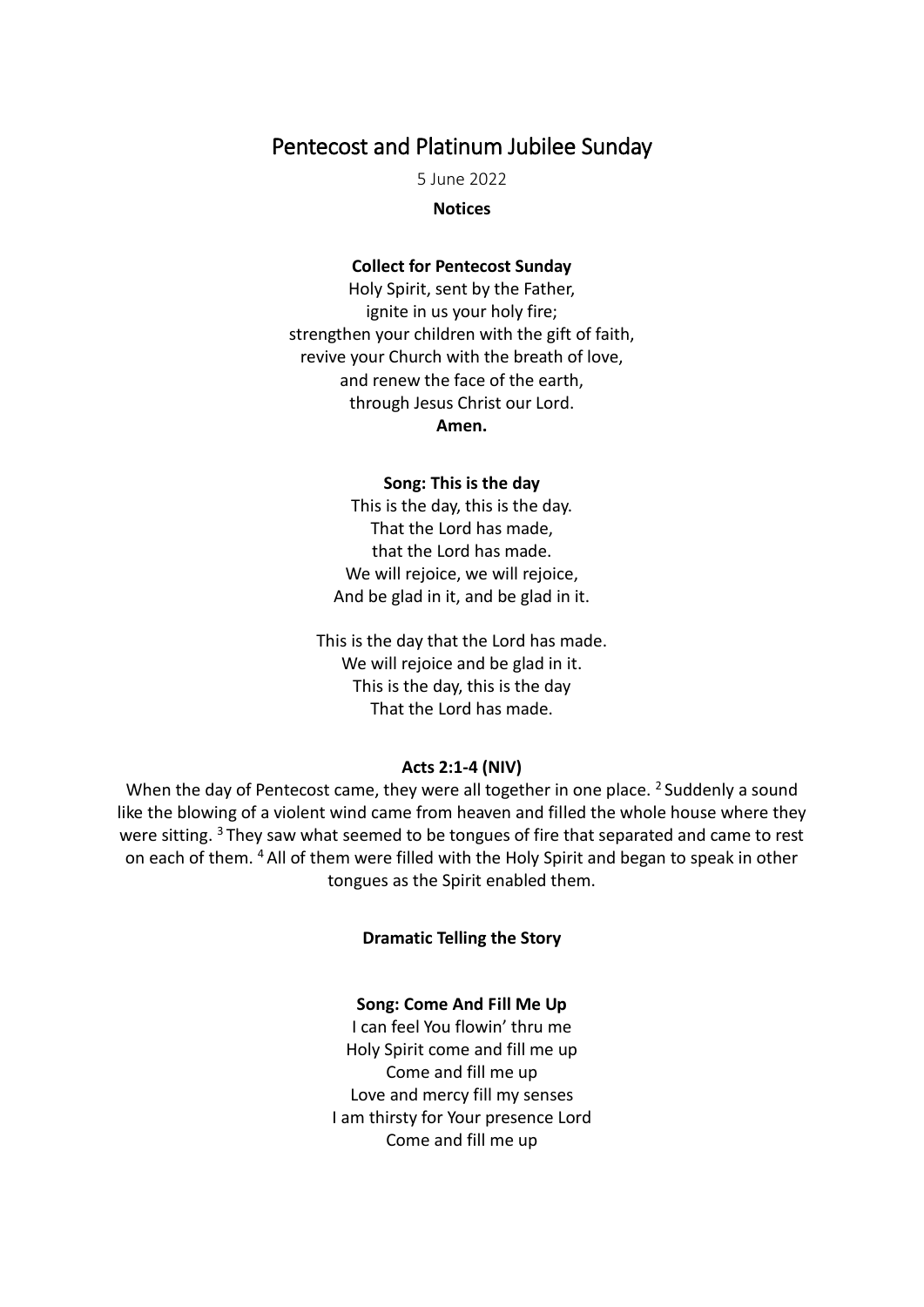Lord let Your mercy wash away all of my sin Fill me completely with Your love once again I need You I want You I love Your presence I need You I want You I love Your presence

Written by: Brian Doerksen CCLI#630307 ©1990 Mercy/Vineyard Publishing

# **Seeking The Spirit**

- The Spirit of Truth
- The Spirit of Joy
- The Spirit of Love
- The Spirit of Peace

# **Luke 22:24-30 (NRSV)**

A dispute also arose among them as to which one of them was to be regarded as the greatest. But he said to them, 'The kings of the Gentiles lord it over them; and those in authority over them are called benefactors. But not so with you; rather the greatest among you must become like the youngest, and the leader like one who serves. For who is greater, the one who is at the table or the one who serves? Is it not the one at the table? But I am among you as one who serves.

'You are those who have stood by me in my trials; and I confer on you, just as my Father has conferred on me, a kingdom, so that you may eat and drink at my table in my kingdom, and you will sit on thrones judging the twelve tribes of Israel.

> **The Spirit of Truth** Treasure Hunt

# **A Simple Creed for All Ages:**

**I believe in God the great Creator, I believe in Jesus Christ, God's Son; I believe in God, the Holy Spirit, I believe in God, the Three in One.**

**I believe in Mary, Jesus' mother, I believe in Jesus' holy birth; I believe the message of the angels,**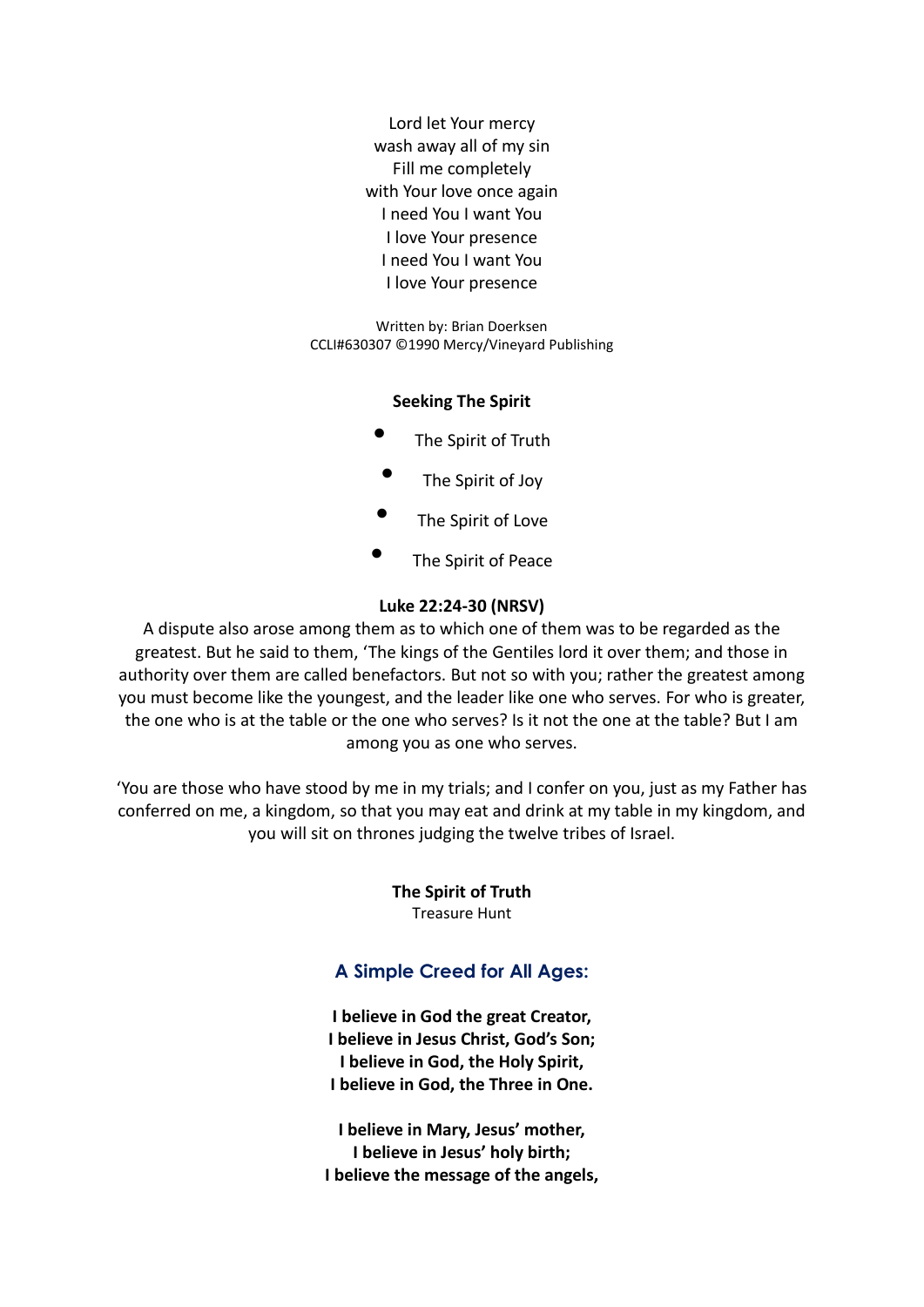# **I believe that God came down to earth**

**I believe his death and resurrection, I believe he lived and died for me; I believe he rose again in triumph, I believe he lives eternally.**

**I believe he sent his Holy Spirit, I believe he came in power and love; I believe he'll come again in glory, I believe he reigns in heaven above.**

# **Song: Lord For The Years** Lord, for the years your love has kept and guided, urged and inspired us, cheered us on our way, sought us and saved us, pardoned and provided: Lord of the years, we bring our thanks today.

Lord, for that word, the word of life which fires us, speaks to our hearts and sets our souls ablaze, teaches and trains, rebukes us and inspires us: Lord of the word, receive Your people's praise.

Lord, for our land in this our generation, spirits oppressed by pleasure, wealth and care: for young and old, for commonwealth and nation, Lord of our land, be pleased to hear our prayer.

Lord, for our world when we disown and doubt him, loveless in strength, and comfortless in pain, hungry and helpless, lost indeed without him: Lord of the world,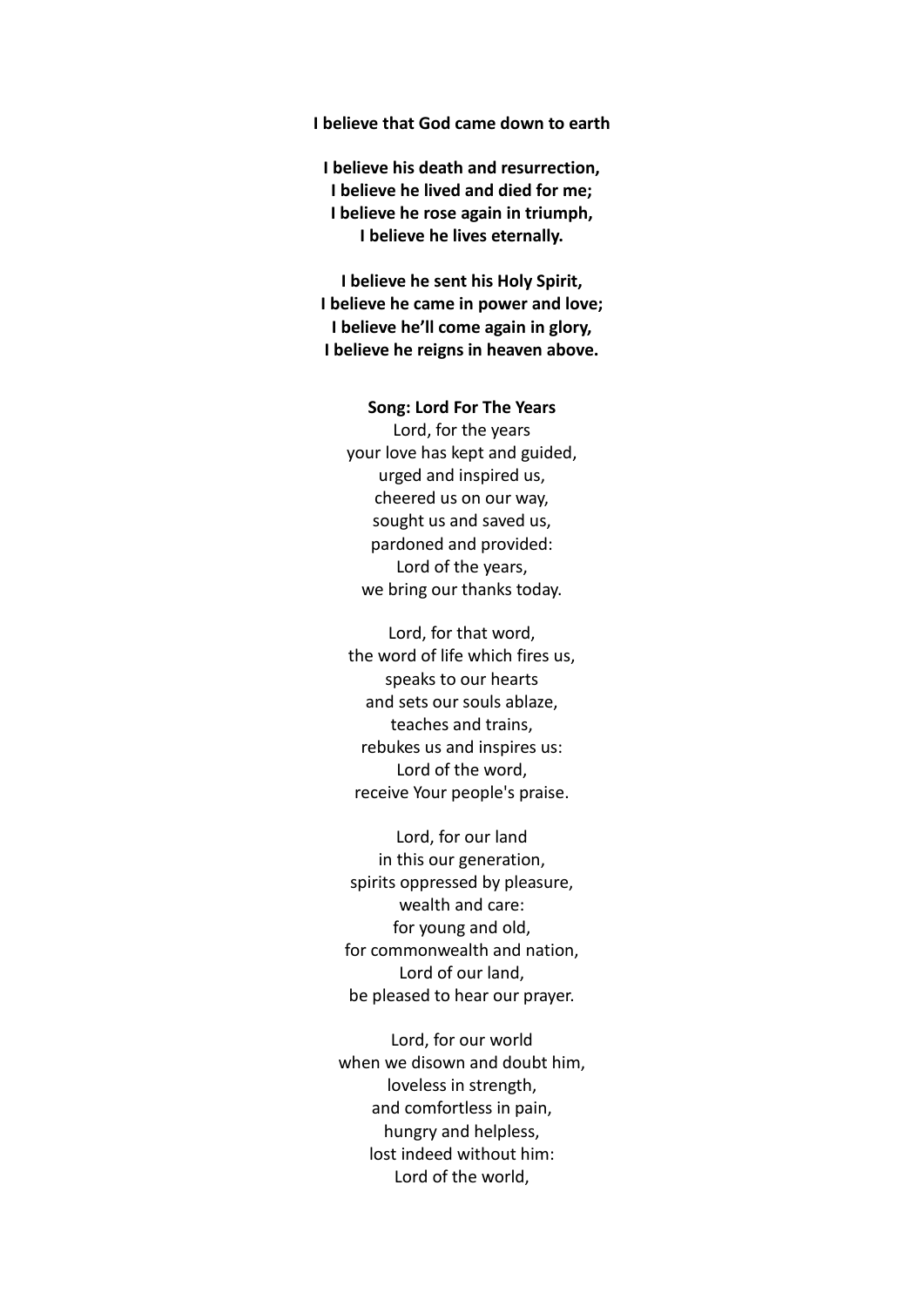we pray that Christ may reign.

Lord for ourselves; in living power remake us self on the cross and Christ upon the throne, past put behind us, for the future take us: Lord of our lives, to live for Christ alone.

Timothy Dudley-Smith © Hope Publishing

# **Joy, Love & Peace Activity Stations**

## **Summing Up and Silent Prayer**

### **Special Prayer for the Platinum Jubilee**

Gracious God, we give you thanks for the reign of your servant Elizabeth our Queen, and for the example of loving and faithful service which she has shown among us. Help us to follow her example of dedication and to commit our lives to you and to one another, through Jesus Christ our Lord. **Amen.**

# **National Anthem**

God save our gracious Queen, Long live our noble Queen, God save the Queen! Send her victorious, Happy and glorious, Long to reign over us, God save the Queen!

Not in this land alone, But be God's mercies known, From shore to shore! Lord make the nations see, That men should brothers be, And form one family,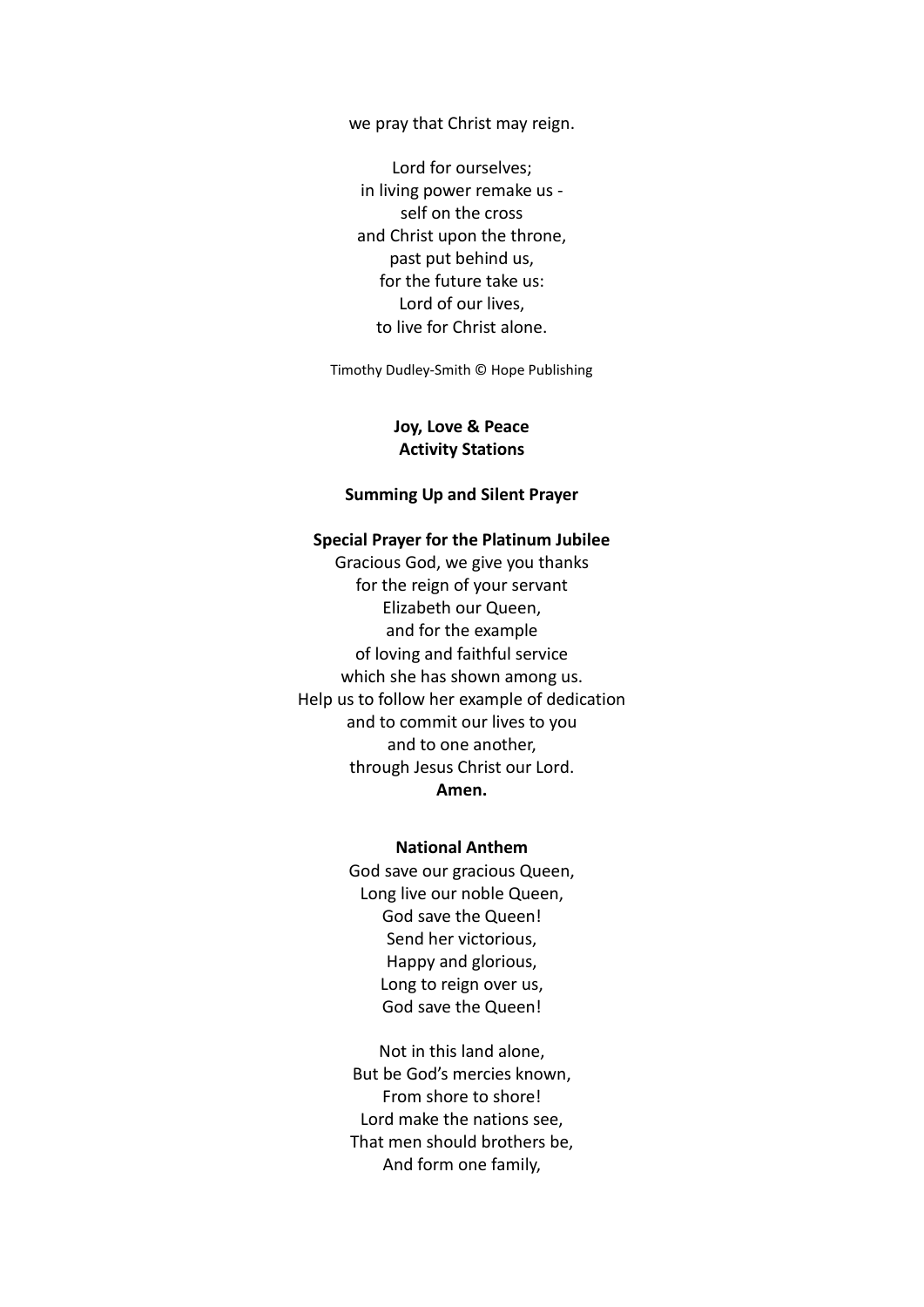The wide world o'er.

Thy choicest gifts in store, On her be pleased to pour, Long may she reign! May she defend our laws, And ever give us cause, To sing with heart and voice, God save the Queen!

#### **Closing Blessing**

The Lord bless you and watch over you, the Lord make his face to shine upon you and be gracious to you, the Lord look kindly on you and give you peace; and the blessing of God almighty, the Father, the Son, and the Holy Spirit, be among you and remain with you always.

# **Amen.**

#### **Song: Be Thou My Vision**

Be Thou my vision O Lord of my heart Naught be all else to me Save that Thou art Thou my best thought By day or by night Waking or sleeping Thy presence my light

Be Thou my wisdom Be Thou my true Word I ever with Thee And Thou with me Lord Thou my great Father I Thy true son Thou in me dwelling And I with Thee one

Be Thou my shield And my sword for the fight Be Thou my dignity Be Thou my might Thou my soul's shelter And Thou my high tower Raise Thou me heavenward O Power of my power